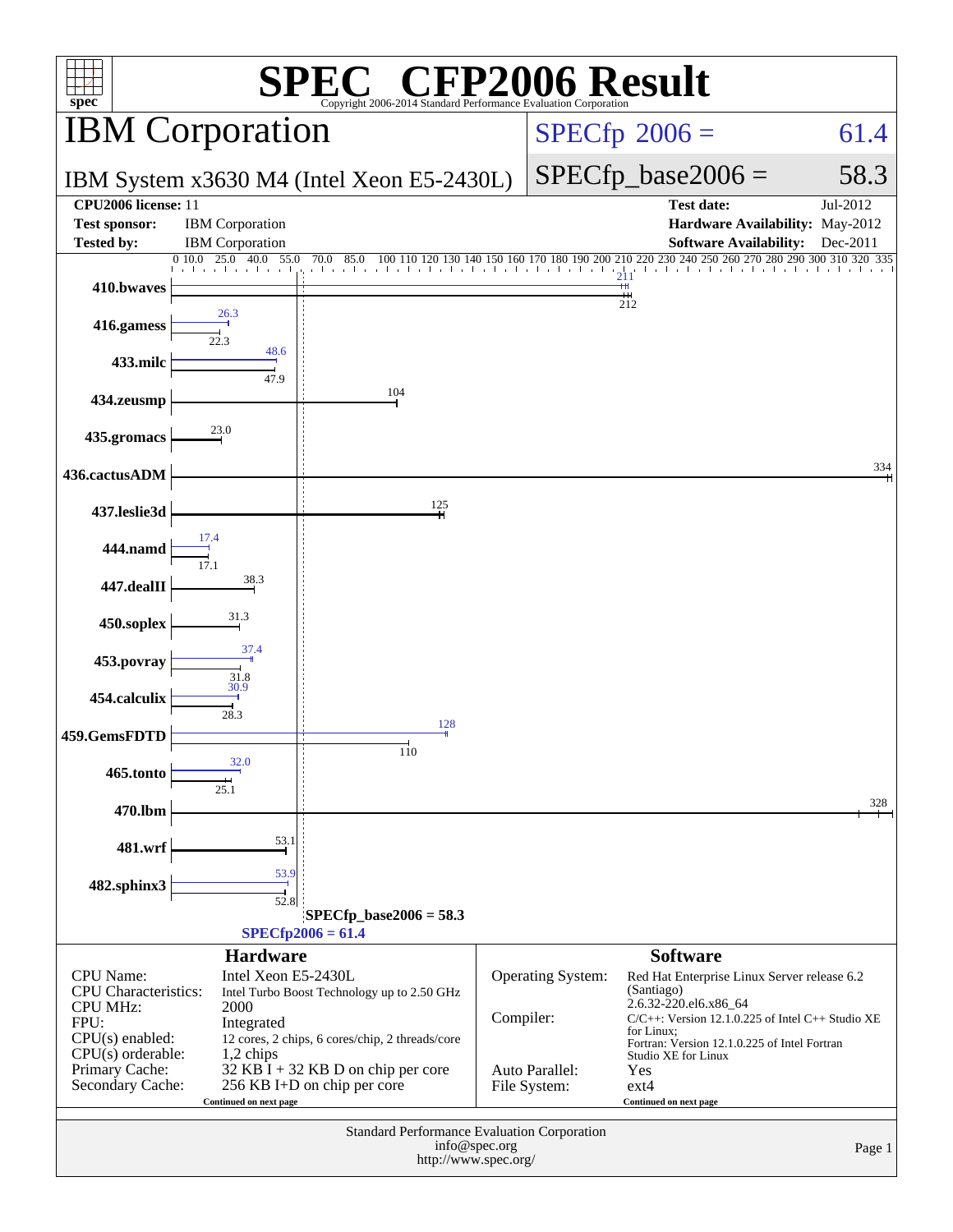

## IBM Corporation

### $SPECfp2006 = 61.4$  $SPECfp2006 = 61.4$

IBM System x3630 M4 (Intel Xeon E5-2430L)

 $SPECTp\_base2006 = 58.3$ 

| CPU <sub>2006</sub> license: 11                                            |                                                                                                                                                         |                                                                                    | $Jul-2012$<br><b>Test date:</b>                               |
|----------------------------------------------------------------------------|---------------------------------------------------------------------------------------------------------------------------------------------------------|------------------------------------------------------------------------------------|---------------------------------------------------------------|
| <b>Test sponsor:</b>                                                       | <b>IBM</b> Corporation                                                                                                                                  | <b>Hardware Availability: May-2012</b>                                             |                                                               |
| <b>Tested by:</b>                                                          | <b>IBM</b> Corporation                                                                                                                                  |                                                                                    | <b>Software Availability:</b><br>$Dec-2011$                   |
| L3 Cache:<br>Other Cache:<br>Memory:<br>Disk Subsystem:<br>Other Hardware: | 15 MB I+D on chip per chip<br>None<br>96 GB (12 x 8 GB 2Rx4 PC3-12800R-11, ECC, running<br>at $1333 \text{ MHz}$ )<br>1 x 500 GB SATA, 7200 RPM<br>None | <b>System State:</b><br><b>Base Pointers:</b><br>Peak Pointers:<br>Other Software: | Run level 3 (multi-user)<br>$64$ -bit<br>$32/64$ -bit<br>None |

#### **[Results Table](http://www.spec.org/auto/cpu2006/Docs/result-fields.html#ResultsTable)**

|                        |                | <b>Base</b> |                                                                                            |       |                |           | <b>Peak</b>            |                 |                |              |                |              |
|------------------------|----------------|-------------|--------------------------------------------------------------------------------------------|-------|----------------|-----------|------------------------|-----------------|----------------|--------------|----------------|--------------|
| <b>Benchmark</b>       | <b>Seconds</b> | Ratio       | <b>Seconds</b>                                                                             | Ratio | <b>Seconds</b> | Ratio     | <b>Seconds</b>         | <b>Ratio</b>    | <b>Seconds</b> | <b>Ratio</b> | <b>Seconds</b> | <b>Ratio</b> |
| 410.bwayes             | 64.1           | 212         | 64.7                                                                                       | 210   | 63.7           | 213       | 64.1                   | 212             | 65.1           | 209          | 64.5           | 211          |
| $416$ .gamess          | 880            | 22.3        | 882                                                                                        | 22.2  | 879            | 22.3      | 745                    | 26.3            | 744            | 26.3         | 744            | 26.3         |
| $433$ .milc            | 192            | 47.8        | 192                                                                                        | 47.9  | 192            | 47.9      | 189                    | 48.6            | 189            | 48.5         | 189            | 48.6         |
| 434.zeusmp             | 87.3           | 104         | 86.9                                                                                       | 105   | 87.3           | 104       | 87.3                   | 104             | 86.9           | 105          | 87.3           | <b>104</b>   |
| 435.gromacs            | 311            | 23.0        | <b>311</b>                                                                                 | 23.0  | 309            | 23.1      | 311                    | 23.0            | 311            | 23.0         | 309            | 23.1         |
| 436.cactusADM          | 35.7           | 334         | 35.7                                                                                       | 334   | 35.9           | 333       | 35.7                   | 334             | 35.7           | 334          | 35.9           | 333          |
| 437.leslie3d           | 75.7           | 124         | 75.5                                                                                       | 125   | 74.3           | 127       | 75.7                   | 124             | 75.5           | 125          | 74.3           | 127          |
| 444.namd               | 470            | 17.1        | 470                                                                                        | 17.1  | 469            | 17.1      | 462                    | 17.4            | 462            | <u>17.4</u>  | 462            | 17.3         |
| $ 447 \text{.}$ dealII | 299            | 38.3        | 299                                                                                        | 38.3  | 299            | 38.2      | <u>299</u>             | <b>38.3</b>     | 299            | 38.3         | 299            | 38.2         |
| $450$ .soplex          | 265            | 31.5        | 266                                                                                        | 31.3  | 267            | 31.3      | 265                    | 31.5            | 266            | <u>31.3</u>  | 267            | 31.3         |
| 453.povray             | 167            | 31.8        | 167                                                                                        | 31.8  | 167            | 31.9      | 142                    | 37.6            | 144            | 37.0         | <u>142</u>     | 37.4         |
| 454.calculix           | 290            | 28.4        | 293                                                                                        | 28.2  | 292            | 28.3      | 267                    | 30.9            | <b>267</b>     | 30.9         | 269            | 30.6         |
| 459.GemsFDTD           | 96.5           | 110         | 96.3                                                                                       | 110   | 96.5           | 110       | 83.0                   | 128             | 83.0           | 128          | 83.4           | 127          |
| $465$ .tonto           | 392            | 25.1        | 358                                                                                        | 27.5  | 392            | 25.1      | 308                    | 32.0            | 308            | <b>32.0</b>  | 308            | 31.9         |
| 470.lbm                | 43.0           | 319         | 41.8                                                                                       | 328   | 41.0           | 335       | 43.0                   | 319             | 41.8           | <b>328</b>   | 41.0           | 335          |
| 481.wrf                | 211            | 53.0        | 210                                                                                        | 53.2  | 210            | 53.1      | 211                    | 53.0            | 210            | 53.2         | <b>210</b>     | 53.1         |
| 482.sphinx3            | 369            | 52.8        | 372                                                                                        | 52.3  | 369            | 52.8      | 362                    | 53.8            | 361            | 54.0         | 362            | 53.9         |
| $\mathbf{r}$           |                |             | $\mathbf{1}$ $\mathbf{1}$ $\mathbf{1}$ $\mathbf{1}$ $\mathbf{1}$ $\mathbf{1}$ $\mathbf{1}$ |       |                | $T = 1.1$ | 1.11<br>$\blacksquare$ | $\cdot$ $\cdot$ | $\cdot$        |              |                |              |

Results appear in the [order in which they were run.](http://www.spec.org/auto/cpu2006/Docs/result-fields.html#RunOrder) Bold underlined text [indicates a median measurement.](http://www.spec.org/auto/cpu2006/Docs/result-fields.html#Median)

#### **[Operating System Notes](http://www.spec.org/auto/cpu2006/Docs/result-fields.html#OperatingSystemNotes)**

 Stack size set to unlimited using "ulimit -s unlimited" Zone reclaim mode enabled with: echo 1 > /proc/sys/vm/zone\_reclaim\_mode

#### **[Platform Notes](http://www.spec.org/auto/cpu2006/Docs/result-fields.html#PlatformNotes)**

 BIOS setting: Operating Mode set to Maximum Performance Sysinfo program /home/SPECcpu-v1.2/config/sysinfo.rev6800 \$Rev: 6800 \$ \$Date:: 2011-10-11 #\$ 6f2ebdff5032aaa42e583f96b07f99d3 running on x3630m4-rhel62 Wed Jul 11 03:47:06 2012

This section contains SUT (System Under Test) info as seen by

Continued on next page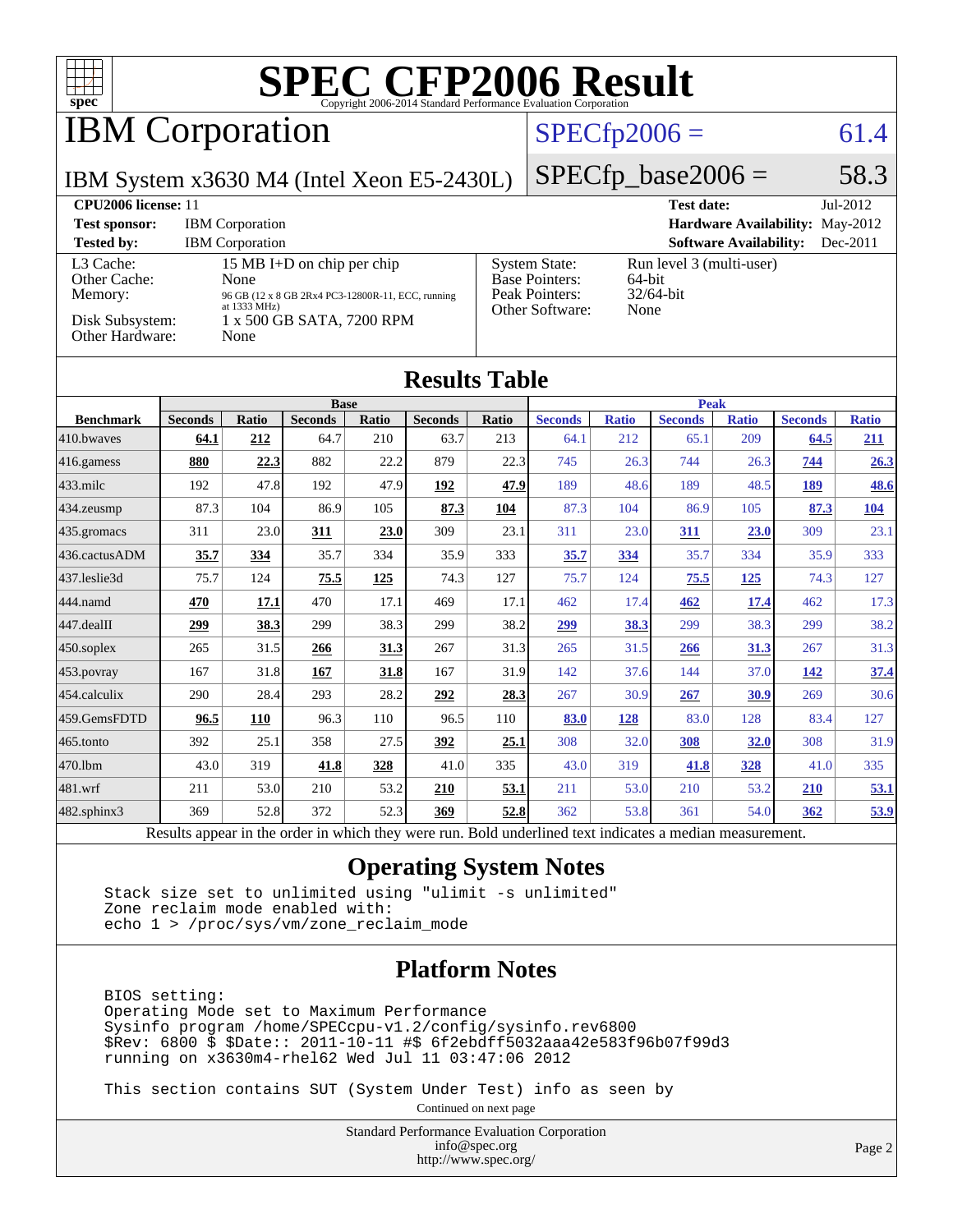

**IBM** Corporation

 $SPECfp2006 = 61.4$  $SPECfp2006 = 61.4$ 

IBM System x3630 M4 (Intel Xeon E5-2430L)

**[Test sponsor:](http://www.spec.org/auto/cpu2006/Docs/result-fields.html#Testsponsor)** IBM Corporation **[Hardware Availability:](http://www.spec.org/auto/cpu2006/Docs/result-fields.html#HardwareAvailability)** May-2012 **[Tested by:](http://www.spec.org/auto/cpu2006/Docs/result-fields.html#Testedby)** IBM Corporation **[Software Availability:](http://www.spec.org/auto/cpu2006/Docs/result-fields.html#SoftwareAvailability)** Dec-2011

**[CPU2006 license:](http://www.spec.org/auto/cpu2006/Docs/result-fields.html#CPU2006license)** 11 **[Test date:](http://www.spec.org/auto/cpu2006/Docs/result-fields.html#Testdate)** Jul-2012

 $SPECTp\_base2006 = 58.3$ 

#### **[Platform Notes \(Continued\)](http://www.spec.org/auto/cpu2006/Docs/result-fields.html#PlatformNotes)**

Standard Performance Evaluation Corporation some common utilities. To remove or add to this section, see: <http://www.spec.org/cpu2006/Docs/config.html#sysinfo> From /proc/cpuinfo model name : Intel(R) Xeon(R) CPU E5-2430L 0 @ 2.00GHz 2 "physical id"s (chips) 24 "processors" cores, siblings (Caution: counting these is hw and system dependent. The following excerpts from /proc/cpuinfo might not be reliable. Use with caution.) cpu cores : 6 siblings : 12 physical 0: cores 0 1 2 3 4 5 physical 1: cores 0 1 2 3 4 5 cache size : 15360 KB From /proc/meminfo MemTotal: 99043512 kB HugePages\_Total: 0<br>Hugepagesize: 2048 kB Hugepagesize: /usr/bin/lsb\_release -d Red Hat Enterprise Linux Server release 6.2 (Santiago) From /etc/\*release\* /etc/\*version\* redhat-release: Red Hat Enterprise Linux Server release 6.2 (Santiago) system-release: Red Hat Enterprise Linux Server release 6.2 (Santiago) system-release-cpe: cpe:/o:redhat:enterprise\_linux:6server:ga:server uname -a: Linux x3630m4-rhel62 2.6.32-220.el6.x86\_64 #1 SMP Wed Nov 9 08:03:13 EST 2011 x86\_64 x86\_64 x86\_64 GNU/Linux run-level 3 Jul 9 11:25 SPEC is set to: /home/SPECcpu-v1.2 Filesystem Type Size Used Avail Use% Mounted on /dev/mapper/vg\_x3630m4rhel62-lv\_home 48G 316G 14% /home Additional information from dmidecode: Memory: 12x Samsung M393B1K70DH0-CK0 8 GB 1333 MHz 2 rank (End of data from sysinfo program) **[General Notes](http://www.spec.org/auto/cpu2006/Docs/result-fields.html#GeneralNotes)** Environment variables set by runspec before the start of the run: KMP\_AFFINITY = "granularity=fine,compact,1,0" LD\_LIBRARY\_PATH = "/home/SPECcpu-v1.2/libs/32:/home/SPECcpu-v1.2/libs/64" Continued on next page

[info@spec.org](mailto:info@spec.org) <http://www.spec.org/>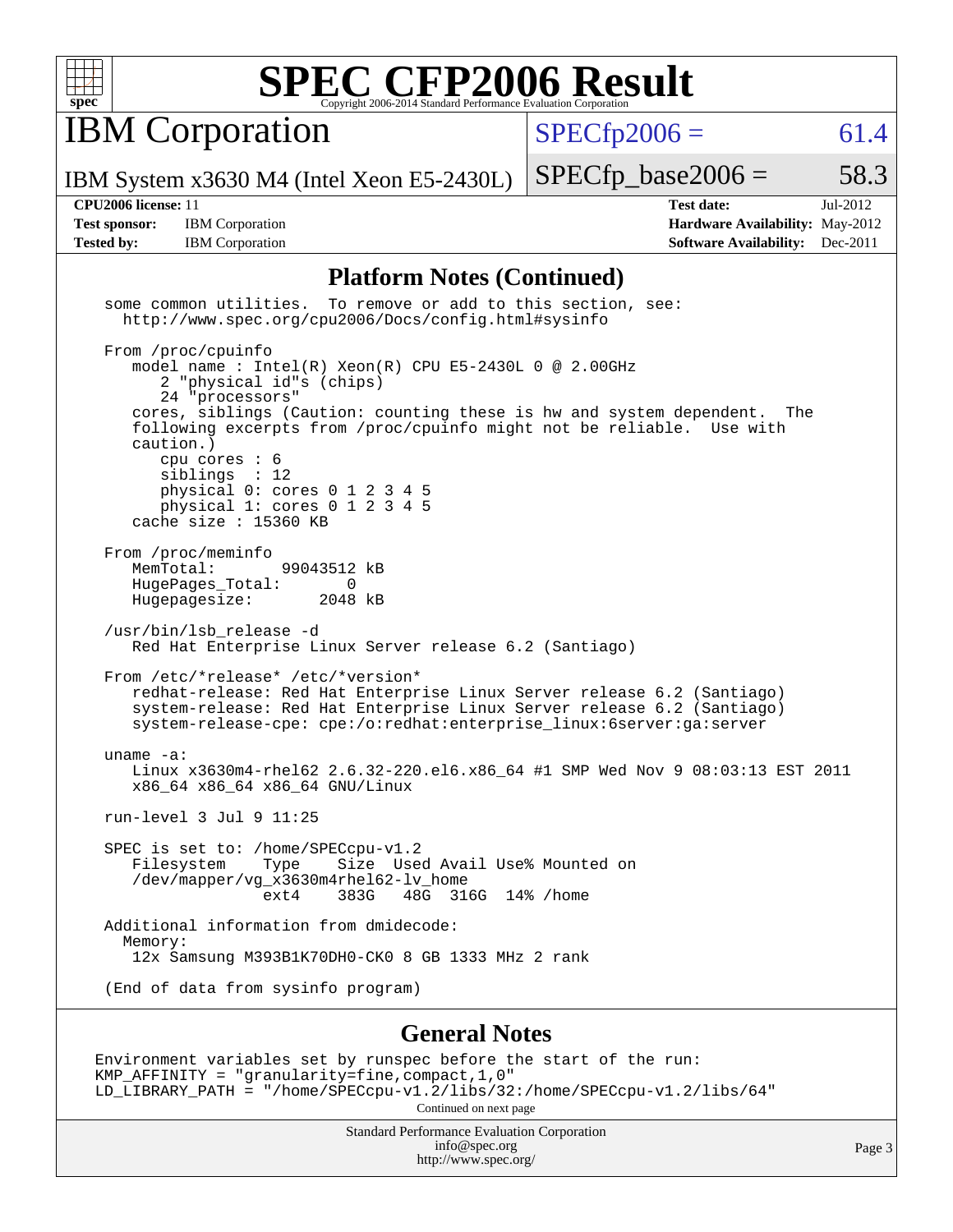

## IBM Corporation

 $SPECTp2006 = 61.4$ 

IBM System x3630 M4 (Intel Xeon E5-2430L)

**[Test sponsor:](http://www.spec.org/auto/cpu2006/Docs/result-fields.html#Testsponsor)** IBM Corporation **[Hardware Availability:](http://www.spec.org/auto/cpu2006/Docs/result-fields.html#HardwareAvailability)** May-2012 **[Tested by:](http://www.spec.org/auto/cpu2006/Docs/result-fields.html#Testedby)** IBM Corporation **[Software Availability:](http://www.spec.org/auto/cpu2006/Docs/result-fields.html#SoftwareAvailability)** Dec-2011

 $SPECTp\_base2006 = 58.3$ 

**[CPU2006 license:](http://www.spec.org/auto/cpu2006/Docs/result-fields.html#CPU2006license)** 11 **[Test date:](http://www.spec.org/auto/cpu2006/Docs/result-fields.html#Testdate)** Jul-2012

#### **[General Notes \(Continued\)](http://www.spec.org/auto/cpu2006/Docs/result-fields.html#GeneralNotes)**

OMP NUM THREADS = "12"

 Binaries compiled on a system with 1x Core i7-860 CPU + 8GB memory using RHEL5.5 Transparent Huge Pages enabled with: echo always > /sys/kernel/mm/redhat\_transparent\_hugepage/enabled

**[Base Compiler Invocation](http://www.spec.org/auto/cpu2006/Docs/result-fields.html#BaseCompilerInvocation)**

[C benchmarks](http://www.spec.org/auto/cpu2006/Docs/result-fields.html#Cbenchmarks):  $\text{icc}$   $-\text{m64}$ 

[C++ benchmarks:](http://www.spec.org/auto/cpu2006/Docs/result-fields.html#CXXbenchmarks) [icpc -m64](http://www.spec.org/cpu2006/results/res2012q3/cpu2006-20120725-23865.flags.html#user_CXXbase_intel_icpc_64bit_bedb90c1146cab66620883ef4f41a67e)

[Fortran benchmarks](http://www.spec.org/auto/cpu2006/Docs/result-fields.html#Fortranbenchmarks): [ifort -m64](http://www.spec.org/cpu2006/results/res2012q3/cpu2006-20120725-23865.flags.html#user_FCbase_intel_ifort_64bit_ee9d0fb25645d0210d97eb0527dcc06e)

[Benchmarks using both Fortran and C](http://www.spec.org/auto/cpu2006/Docs/result-fields.html#BenchmarksusingbothFortranandC):<br>icc -m64 ifort -m64  $-m64$  ifort  $-m64$ 

### **[Base Portability Flags](http://www.spec.org/auto/cpu2006/Docs/result-fields.html#BasePortabilityFlags)**

|  | 410.bwaves: -DSPEC CPU LP64                  |                                                                |  |
|--|----------------------------------------------|----------------------------------------------------------------|--|
|  | 416.gamess: -DSPEC_CPU_LP64                  |                                                                |  |
|  | 433.milc: -DSPEC CPU LP64                    |                                                                |  |
|  | 434.zeusmp: - DSPEC_CPU_LP64                 |                                                                |  |
|  | 435.gromacs: -DSPEC_CPU_LP64 -nofor_main     |                                                                |  |
|  | 436.cactusADM: - DSPEC CPU LP64 - nofor main |                                                                |  |
|  | 437.leslie3d: -DSPEC CPU LP64                |                                                                |  |
|  | 444.namd: -DSPEC CPU LP64                    |                                                                |  |
|  | 447.dealII: -DSPEC CPU LP64                  |                                                                |  |
|  | 450.soplex: -DSPEC_CPU_LP64                  |                                                                |  |
|  | 453.povray: -DSPEC_CPU_LP64                  |                                                                |  |
|  | 454.calculix: - DSPEC CPU LP64 - nofor main  |                                                                |  |
|  | 459. GemsFDTD: - DSPEC CPU LP64              |                                                                |  |
|  | 465.tonto: - DSPEC CPU LP64                  |                                                                |  |
|  | 470.1bm: - DSPEC CPU LP64                    |                                                                |  |
|  |                                              | 481.wrf: -DSPEC CPU_LP64 -DSPEC_CPU_CASE_FLAG -DSPEC_CPU_LINUX |  |
|  | 482.sphinx3: -DSPEC_CPU_LP64                 |                                                                |  |
|  |                                              |                                                                |  |

### **[Base Optimization Flags](http://www.spec.org/auto/cpu2006/Docs/result-fields.html#BaseOptimizationFlags)**

[C benchmarks](http://www.spec.org/auto/cpu2006/Docs/result-fields.html#Cbenchmarks):

[-xAVX](http://www.spec.org/cpu2006/results/res2012q3/cpu2006-20120725-23865.flags.html#user_CCbase_f-xAVX) [-ipo](http://www.spec.org/cpu2006/results/res2012q3/cpu2006-20120725-23865.flags.html#user_CCbase_f-ipo) [-O3](http://www.spec.org/cpu2006/results/res2012q3/cpu2006-20120725-23865.flags.html#user_CCbase_f-O3) [-no-prec-div](http://www.spec.org/cpu2006/results/res2012q3/cpu2006-20120725-23865.flags.html#user_CCbase_f-no-prec-div) [-static](http://www.spec.org/cpu2006/results/res2012q3/cpu2006-20120725-23865.flags.html#user_CCbase_f-static) [-parallel](http://www.spec.org/cpu2006/results/res2012q3/cpu2006-20120725-23865.flags.html#user_CCbase_f-parallel) [-opt-prefetch](http://www.spec.org/cpu2006/results/res2012q3/cpu2006-20120725-23865.flags.html#user_CCbase_f-opt-prefetch) [-ansi-alias](http://www.spec.org/cpu2006/results/res2012q3/cpu2006-20120725-23865.flags.html#user_CCbase_f-ansi-alias)

Continued on next page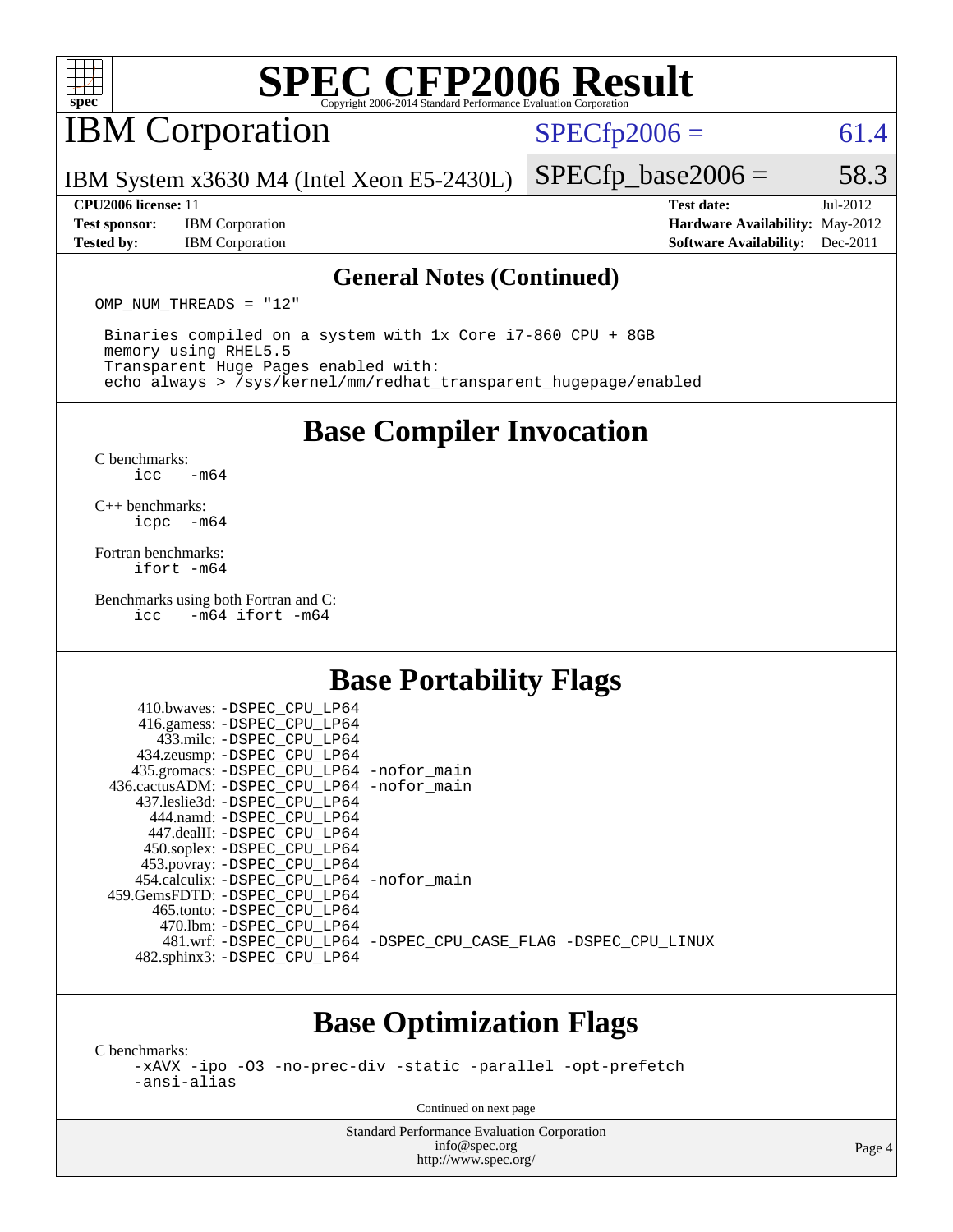

**IBM** Corporation

 $SPECfp2006 = 61.4$  $SPECfp2006 = 61.4$ 

IBM System x3630 M4 (Intel Xeon E5-2430L)

 $SPECTp\_base2006 = 58.3$ 

**[Test sponsor:](http://www.spec.org/auto/cpu2006/Docs/result-fields.html#Testsponsor)** IBM Corporation **[Hardware Availability:](http://www.spec.org/auto/cpu2006/Docs/result-fields.html#HardwareAvailability)** May-2012 **[Tested by:](http://www.spec.org/auto/cpu2006/Docs/result-fields.html#Testedby)** IBM Corporation **[Software Availability:](http://www.spec.org/auto/cpu2006/Docs/result-fields.html#SoftwareAvailability)** Dec-2011

**[CPU2006 license:](http://www.spec.org/auto/cpu2006/Docs/result-fields.html#CPU2006license)** 11 **[Test date:](http://www.spec.org/auto/cpu2006/Docs/result-fields.html#Testdate)** Jul-2012

## **[Base Optimization Flags \(Continued\)](http://www.spec.org/auto/cpu2006/Docs/result-fields.html#BaseOptimizationFlags)**

[C++ benchmarks:](http://www.spec.org/auto/cpu2006/Docs/result-fields.html#CXXbenchmarks) [-xAVX](http://www.spec.org/cpu2006/results/res2012q3/cpu2006-20120725-23865.flags.html#user_CXXbase_f-xAVX) [-ipo](http://www.spec.org/cpu2006/results/res2012q3/cpu2006-20120725-23865.flags.html#user_CXXbase_f-ipo) [-O3](http://www.spec.org/cpu2006/results/res2012q3/cpu2006-20120725-23865.flags.html#user_CXXbase_f-O3) [-no-prec-div](http://www.spec.org/cpu2006/results/res2012q3/cpu2006-20120725-23865.flags.html#user_CXXbase_f-no-prec-div) [-static](http://www.spec.org/cpu2006/results/res2012q3/cpu2006-20120725-23865.flags.html#user_CXXbase_f-static) [-opt-prefetch](http://www.spec.org/cpu2006/results/res2012q3/cpu2006-20120725-23865.flags.html#user_CXXbase_f-opt-prefetch) [-ansi-alias](http://www.spec.org/cpu2006/results/res2012q3/cpu2006-20120725-23865.flags.html#user_CXXbase_f-ansi-alias) [Fortran benchmarks](http://www.spec.org/auto/cpu2006/Docs/result-fields.html#Fortranbenchmarks): [-xAVX](http://www.spec.org/cpu2006/results/res2012q3/cpu2006-20120725-23865.flags.html#user_FCbase_f-xAVX) [-ipo](http://www.spec.org/cpu2006/results/res2012q3/cpu2006-20120725-23865.flags.html#user_FCbase_f-ipo) [-O3](http://www.spec.org/cpu2006/results/res2012q3/cpu2006-20120725-23865.flags.html#user_FCbase_f-O3) [-no-prec-div](http://www.spec.org/cpu2006/results/res2012q3/cpu2006-20120725-23865.flags.html#user_FCbase_f-no-prec-div) [-static](http://www.spec.org/cpu2006/results/res2012q3/cpu2006-20120725-23865.flags.html#user_FCbase_f-static) [-parallel](http://www.spec.org/cpu2006/results/res2012q3/cpu2006-20120725-23865.flags.html#user_FCbase_f-parallel) [-opt-prefetch](http://www.spec.org/cpu2006/results/res2012q3/cpu2006-20120725-23865.flags.html#user_FCbase_f-opt-prefetch)

[Benchmarks using both Fortran and C](http://www.spec.org/auto/cpu2006/Docs/result-fields.html#BenchmarksusingbothFortranandC): [-xAVX](http://www.spec.org/cpu2006/results/res2012q3/cpu2006-20120725-23865.flags.html#user_CC_FCbase_f-xAVX) [-ipo](http://www.spec.org/cpu2006/results/res2012q3/cpu2006-20120725-23865.flags.html#user_CC_FCbase_f-ipo) [-O3](http://www.spec.org/cpu2006/results/res2012q3/cpu2006-20120725-23865.flags.html#user_CC_FCbase_f-O3) [-no-prec-div](http://www.spec.org/cpu2006/results/res2012q3/cpu2006-20120725-23865.flags.html#user_CC_FCbase_f-no-prec-div) [-static](http://www.spec.org/cpu2006/results/res2012q3/cpu2006-20120725-23865.flags.html#user_CC_FCbase_f-static) [-parallel](http://www.spec.org/cpu2006/results/res2012q3/cpu2006-20120725-23865.flags.html#user_CC_FCbase_f-parallel) [-opt-prefetch](http://www.spec.org/cpu2006/results/res2012q3/cpu2006-20120725-23865.flags.html#user_CC_FCbase_f-opt-prefetch) [-ansi-alias](http://www.spec.org/cpu2006/results/res2012q3/cpu2006-20120725-23865.flags.html#user_CC_FCbase_f-ansi-alias)

### **[Peak Compiler Invocation](http://www.spec.org/auto/cpu2006/Docs/result-fields.html#PeakCompilerInvocation)**

[C benchmarks](http://www.spec.org/auto/cpu2006/Docs/result-fields.html#Cbenchmarks):  $\frac{1}{2}$ cc  $-\text{m64}$ 

[C++ benchmarks:](http://www.spec.org/auto/cpu2006/Docs/result-fields.html#CXXbenchmarks) [icpc -m64](http://www.spec.org/cpu2006/results/res2012q3/cpu2006-20120725-23865.flags.html#user_CXXpeak_intel_icpc_64bit_bedb90c1146cab66620883ef4f41a67e)

[Fortran benchmarks](http://www.spec.org/auto/cpu2006/Docs/result-fields.html#Fortranbenchmarks): [ifort -m64](http://www.spec.org/cpu2006/results/res2012q3/cpu2006-20120725-23865.flags.html#user_FCpeak_intel_ifort_64bit_ee9d0fb25645d0210d97eb0527dcc06e)

[Benchmarks using both Fortran and C](http://www.spec.org/auto/cpu2006/Docs/result-fields.html#BenchmarksusingbothFortranandC): [icc -m64](http://www.spec.org/cpu2006/results/res2012q3/cpu2006-20120725-23865.flags.html#user_CC_FCpeak_intel_icc_64bit_0b7121f5ab7cfabee23d88897260401c) [ifort -m64](http://www.spec.org/cpu2006/results/res2012q3/cpu2006-20120725-23865.flags.html#user_CC_FCpeak_intel_ifort_64bit_ee9d0fb25645d0210d97eb0527dcc06e)

### **[Peak Portability Flags](http://www.spec.org/auto/cpu2006/Docs/result-fields.html#PeakPortabilityFlags)**

Same as Base Portability Flags

## **[Peak Optimization Flags](http://www.spec.org/auto/cpu2006/Docs/result-fields.html#PeakOptimizationFlags)**

[C benchmarks](http://www.spec.org/auto/cpu2006/Docs/result-fields.html#Cbenchmarks):

 433.milc: [-xAVX](http://www.spec.org/cpu2006/results/res2012q3/cpu2006-20120725-23865.flags.html#user_peakPASS2_CFLAGSPASS2_LDFLAGS433_milc_f-xAVX)(pass 2) [-prof-gen](http://www.spec.org/cpu2006/results/res2012q3/cpu2006-20120725-23865.flags.html#user_peakPASS1_CFLAGSPASS1_LDFLAGS433_milc_prof_gen_e43856698f6ca7b7e442dfd80e94a8fc)(pass 1) [-ipo](http://www.spec.org/cpu2006/results/res2012q3/cpu2006-20120725-23865.flags.html#user_peakPASS2_CFLAGSPASS2_LDFLAGS433_milc_f-ipo)(pass 2) [-O3](http://www.spec.org/cpu2006/results/res2012q3/cpu2006-20120725-23865.flags.html#user_peakPASS2_CFLAGSPASS2_LDFLAGS433_milc_f-O3)(pass 2) [-no-prec-div](http://www.spec.org/cpu2006/results/res2012q3/cpu2006-20120725-23865.flags.html#user_peakPASS2_CFLAGSPASS2_LDFLAGS433_milc_f-no-prec-div)(pass 2) [-prof-use](http://www.spec.org/cpu2006/results/res2012q3/cpu2006-20120725-23865.flags.html#user_peakPASS2_CFLAGSPASS2_LDFLAGS433_milc_prof_use_bccf7792157ff70d64e32fe3e1250b55)(pass 2) [-static](http://www.spec.org/cpu2006/results/res2012q3/cpu2006-20120725-23865.flags.html#user_peakOPTIMIZE433_milc_f-static) [-auto-ilp32](http://www.spec.org/cpu2006/results/res2012q3/cpu2006-20120725-23865.flags.html#user_peakCOPTIMIZE433_milc_f-auto-ilp32) [-ansi-alias](http://www.spec.org/cpu2006/results/res2012q3/cpu2006-20120725-23865.flags.html#user_peakCOPTIMIZE433_milc_f-ansi-alias)

 $470.$ lbm: basepeak = yes

 482.sphinx3: [-xAVX](http://www.spec.org/cpu2006/results/res2012q3/cpu2006-20120725-23865.flags.html#user_peakOPTIMIZE482_sphinx3_f-xAVX) [-ipo](http://www.spec.org/cpu2006/results/res2012q3/cpu2006-20120725-23865.flags.html#user_peakOPTIMIZE482_sphinx3_f-ipo) [-O3](http://www.spec.org/cpu2006/results/res2012q3/cpu2006-20120725-23865.flags.html#user_peakOPTIMIZE482_sphinx3_f-O3) [-no-prec-div](http://www.spec.org/cpu2006/results/res2012q3/cpu2006-20120725-23865.flags.html#user_peakOPTIMIZE482_sphinx3_f-no-prec-div) [-unroll2](http://www.spec.org/cpu2006/results/res2012q3/cpu2006-20120725-23865.flags.html#user_peakCOPTIMIZE482_sphinx3_f-unroll_784dae83bebfb236979b41d2422d7ec2) [-ansi-alias](http://www.spec.org/cpu2006/results/res2012q3/cpu2006-20120725-23865.flags.html#user_peakCOPTIMIZE482_sphinx3_f-ansi-alias) [-parallel](http://www.spec.org/cpu2006/results/res2012q3/cpu2006-20120725-23865.flags.html#user_peakCOPTIMIZE482_sphinx3_f-parallel)

[C++ benchmarks:](http://www.spec.org/auto/cpu2006/Docs/result-fields.html#CXXbenchmarks)

Continued on next page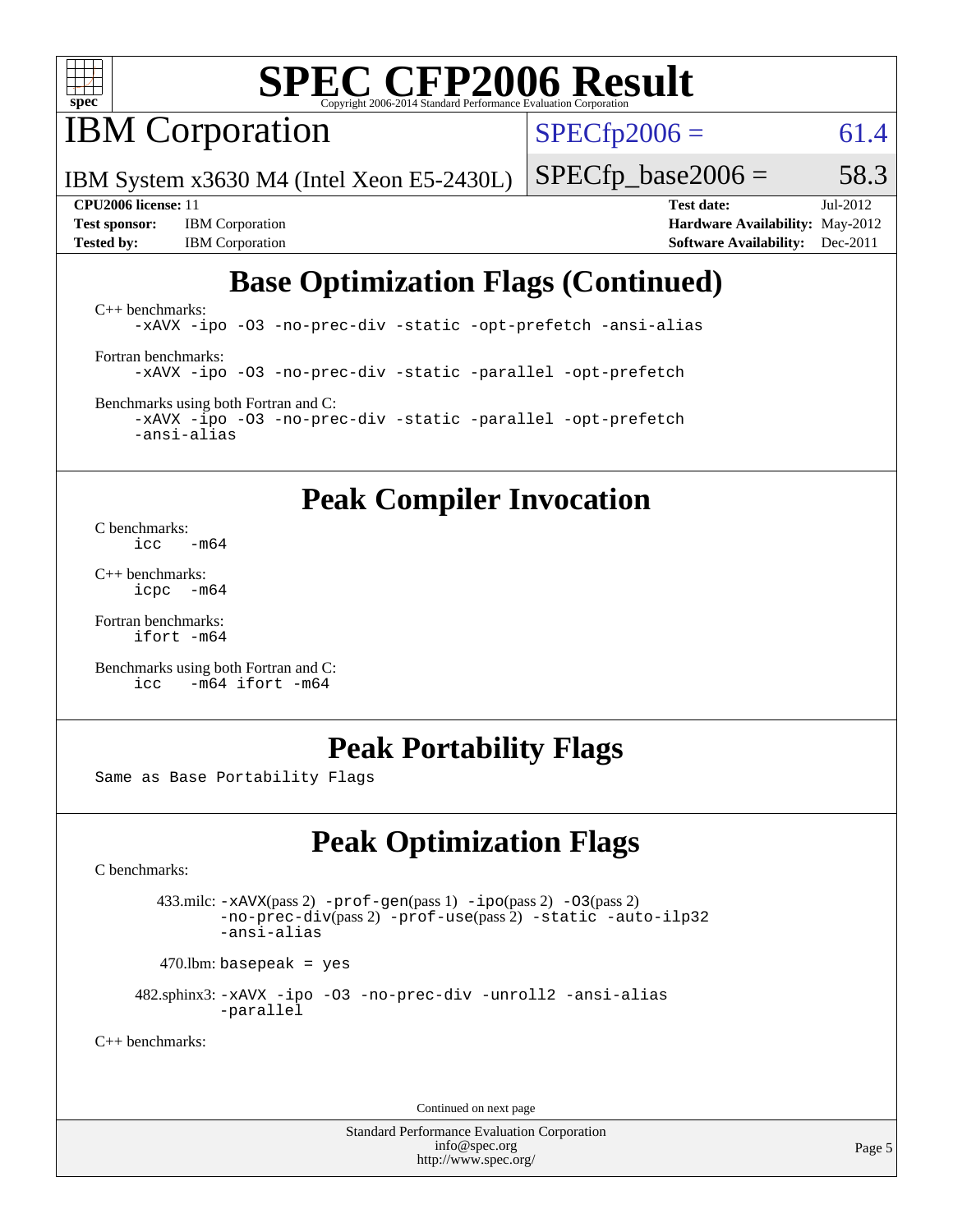

**IBM Corporation** 

 $SPECfp2006 = 61.4$  $SPECfp2006 = 61.4$ 

IBM System x3630 M4 (Intel Xeon E5-2430L)

 $SPECTp\_base2006 = 58.3$ 

**[Tested by:](http://www.spec.org/auto/cpu2006/Docs/result-fields.html#Testedby)** IBM Corporation **[Software Availability:](http://www.spec.org/auto/cpu2006/Docs/result-fields.html#SoftwareAvailability)** Dec-2011

**[CPU2006 license:](http://www.spec.org/auto/cpu2006/Docs/result-fields.html#CPU2006license)** 11 **[Test date:](http://www.spec.org/auto/cpu2006/Docs/result-fields.html#Testdate)** Jul-2012 **[Test sponsor:](http://www.spec.org/auto/cpu2006/Docs/result-fields.html#Testsponsor)** IBM Corporation **[Hardware Availability:](http://www.spec.org/auto/cpu2006/Docs/result-fields.html#HardwareAvailability)** May-2012

## **[Peak Optimization Flags \(Continued\)](http://www.spec.org/auto/cpu2006/Docs/result-fields.html#PeakOptimizationFlags)**

|                                      | 444.namd: -xAVX(pass 2) -prof-gen(pass 1) -ipo(pass 2) -03(pass 2)<br>$-no\text{-prec-div}(pass 2)$ -prof-use(pass 2) -fno-alias<br>-auto-ilp32                                                                                   |
|--------------------------------------|-----------------------------------------------------------------------------------------------------------------------------------------------------------------------------------------------------------------------------------|
|                                      | $447$ .dealII: basepeak = yes                                                                                                                                                                                                     |
|                                      | $450$ .soplex: basepeak = yes                                                                                                                                                                                                     |
|                                      | $453.$ povray: $-xAVX(pass 2)$ -prof-gen(pass 1) -ipo(pass 2) -03(pass 2)<br>-no-prec-div(pass 2) -prof-use(pass 2) -unroll4 -ansi-alias                                                                                          |
| Fortran benchmarks:                  |                                                                                                                                                                                                                                   |
|                                      | 410.bwaves: -xAVX -ipo -03 -no-prec-div -opt-prefetch -parallel<br>$-static$                                                                                                                                                      |
|                                      | 416.gamess: $-xAVX(pass 2)$ -prof-gen(pass 1) -ipo(pass 2) -03(pass 2)<br>-no-prec-div(pass 2) -prof-use(pass 2) -unroll2<br>-inline-level=0 -scalar-rep- -static                                                                 |
|                                      | $434$ .zeusmp: basepeak = yes                                                                                                                                                                                                     |
|                                      | $437$ .leslie3d: basepeak = yes                                                                                                                                                                                                   |
|                                      | $459.GemsFDTD: -xAVX(pass 2) -proj-gen(pass 1) -ipo(pass 2) -03(pass 2)$<br>-no-prec-div(pass 2) -prof-use(pass 2) -unroll2<br>-inline-level=0 -opt-prefetch -parallel                                                            |
|                                      | $465$ .tonto: $-x$ AVX(pass 2) $-prof-gen(pass 1) -ipo(pass 2) -03(pass 2)$<br>-no-prec-div(pass 2) -prof-use(pass 2) -inline-calloc<br>-opt-malloc-options=3 -auto -unroll4                                                      |
| Benchmarks using both Fortran and C: |                                                                                                                                                                                                                                   |
|                                      | $435.gromacs: basepeak = yes$                                                                                                                                                                                                     |
|                                      | $436.cactusADM: basepeak = yes$                                                                                                                                                                                                   |
|                                      | 454.calculix: -xAVX -ipo -03 -no-prec-div -auto-ilp32 -ansi-alias                                                                                                                                                                 |
|                                      | $481.wrf$ : basepeak = yes                                                                                                                                                                                                        |
|                                      | The flags files that were used to format this result can be browsed at                                                                                                                                                            |
|                                      | http://www.spec.org/cpu2006/flags/Intel-ic12.1-official-linux64.20111122.html<br>http://www.spec.org/cpu2006/flags/IBM-Platform-Flags-V1.2-SNB-C.html                                                                             |
|                                      | You can also download the XML flags sources by saving the following links:<br>http://www.spec.org/cpu2006/flags/Intel-icl2.1-official-linux64.20111122.xml<br>http://www.spec.org/cpu2006/flags/IBM-Platform-Flags-V1.2-SNB-C.xml |